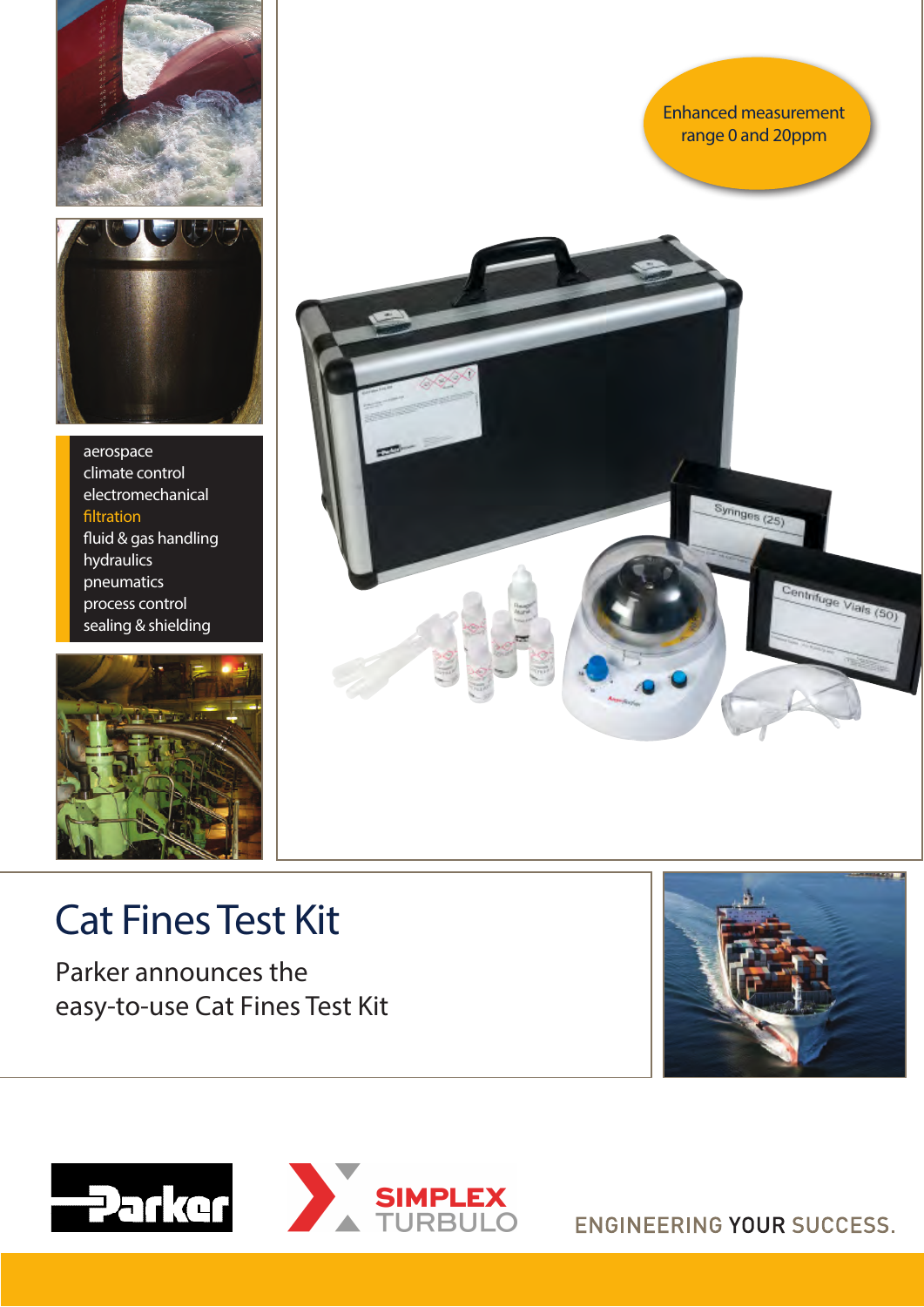# Easy-to-use test kit detects catalytic fines to prevent irreparable damage to fuel pumps, injectors, piston rings and liners

### Key benefits

- Low cost
- Simple to use
- Onboard usage
- No installation required
- Compact, lightweight and portable

### This product is covered by the following patents:

- US 9759706
- GB 2547960
- WO 2017042558

### The test kit

The Parker Cat Fines Test Kit is an innovative breakthrough in the early detection of catalytic (cat) fines. In just 15 minutes, the simple onboard test identifies the presence of abrasive silicon and aluminium cat fines, which can cause irreversible damage to a vessel's fuel system if they become embedded into engine components.

The test is a simple to use chemical bottle test which determines the level of cat fines present in a representative sample of fuel oil, allowing the operator to identify the ingress of abrasive and potentially damaging components in the fuel oil before it enters the system.

The quality of fuel brought on board is increasingly difficult to predict. Until now, the detection of cat fines in fuel oil was only possible by obtaining a fuel sample, which is then sent for laboratory analysis. The Cat Fines Test Kit provides accurate results onboard and in a matter of minutes, providing ship owners with an detailed picture of the level of corrosive elements present almost instantly, potentially preventing critical damage before it occurs.

As a means of self-preservation, vessels collect representative fuel samples during bunkering and then send them off for laboratory analysis. However, the test results often only become available once a ship has set sail and is far out to sea, by which time significant engine damage may already be in progress. Current industry practice is to use high-end instruments that are more suited for laboratory use rather than on board the vessel.

The Cat Fines Test Kit identifies excessive levels of cat fines onboard and in real time, allowing the operator to take preventative action and call for further laboratory testing to confirm that the fuel is suitable before it is used. It has been designed to flag up HFO samples that may be contaminated with dangerous levels of cat fines before the fuel has even been pumped aboard and is simple to perform, cost effective, and can be completed within a few minutes.

The Cat Fines Test Kit is capable of identifying those fuel samples that have a cat fine concentration of  $> 60$  ppm (Al + Si), and which therefore exceed the limit recommended by ISO 8217:2012. It has been specifically designed to provide the crew with a clear sail or don't sail indication with regards to fuel quality.

# Cat fines

Cat fines cause damage to fuel injection equipment. The fines are particles of spent aluminium and silicon catalyst that arise from the catalytic cracking process in the refinery, and vary both in size and hardness. If not reduced by suitable treatment, the abrasive nature of these fines will damage the engine, particularly fuel pumps, injectors, piston rings and liners, leading to unexpected damage, costly repairs, and unplanned downtime.

Much of the heavy fuel oil (HFO) burnt in the cylinders of large 2-stroke marine diesel engines is contaminated with cat fines. These particles, which find their way into the fuel at the oil refinery, can cause catastrophic abrasive damage to engine cylinder liners during the combustion process.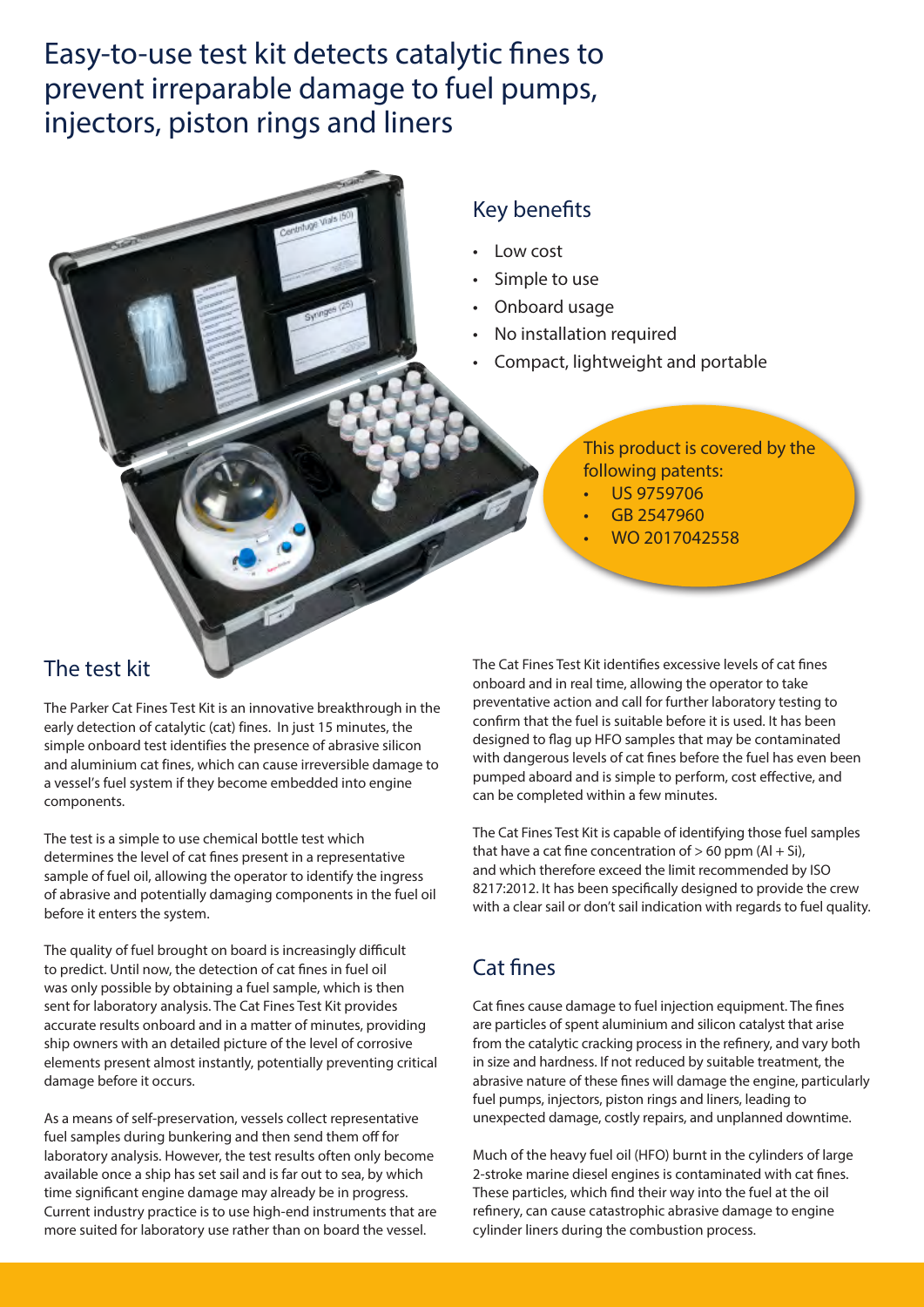This problem has been inadvertently exacerbated by recent changes to emissions regulations, which can require the use of alternative fuels, leading to the increased uptake of cat-fine prone, low-sulphur fuel oils.

Cat fines can accumulate in the fuel during storage, and become concentrated before fuel oil separators and consequently before entering the engine. The rate of settling is determined by Stokes' Law, which takes account of the particle size, difference in density of the catalyst fine and the fuel, and the viscosity of the fuel. It is vital to ensure that measurements taken on the level of cat fines in fuel is current and not retrospective.

Various values are quoted for the density of cat fines, but in reality they may be likened to honeycombed structures. This is further hindered by the outer shell of water by virtue of the close proximity of the density of water to that of the fuel.

The extent of the removal also depends on the height of the tank (fixed) and the size of the particles (variable). As far as the centrifuge is concerned, the critical factor is the relationship between the actual viscosity of the fuel and that for which the centrifuge was sized. If there is a difference in viscosity, the residence time of the fuel in the centrifuge will be greater than the designated value; hence directionally the centrifuge should be able to remove fines of a smaller size.

With the introduction of modern centrifuges without gravity discs the recommendation is now to operate all available in parallel, which enables the flow through each to be reduced to the minimum practical level. The fuel is afforded the longest residence time in the centrifuges and the highest separation efficiency can be achieved. Combined output should be equal to the consumption. The temptation of using a higher rate - so the daily service tank overflows back to the settling tank and is re-circulated should be avoided.

NOTE: The ISO 8217:2012 limit for acceptable levels of Cat Fines in HFO is 60 ppm.

| <b>Cat Fines Test Kit</b>    | FG-K30566-KW                                                                                                                                                                                        |
|------------------------------|-----------------------------------------------------------------------------------------------------------------------------------------------------------------------------------------------------|
| Contents                     | <b>Centrifuge and Power Supply</b><br><b>Reagent Alpha</b><br><b>Sample Preparations (25)</b><br>Pipettes (25)<br>Syringes (25)<br><b>Centrifuge Tubes (50)</b><br><b>Safety Goggles and Gloves</b> |
| <b>Power Supply</b>          | <b>AC/DC Switching Adaptor</b><br>110/240VAC, 50/60Hz, 1.4A                                                                                                                                         |
| <b>Size</b>                  | Carry Case 350 x 560 x 220mm<br>Centrifuge 190 x 240 x 140mm                                                                                                                                        |
| <b>Test Time</b>             | 5 minutes typical - sample preparation<br>15 minutes centrifuge cycle                                                                                                                               |
| Weight                       | 7.80kg                                                                                                                                                                                              |
| Correlation                  | Go / No-Go - 50ppm Reference                                                                                                                                                                        |
| <b>Cat Fines Reagent Kit</b> | FG-K30579-KW                                                                                                                                                                                        |
| Contents                     | <b>Reagent Alpha</b><br><b>Sample Preparations (25)</b><br>Pipettes (25)<br>Syringes (25)<br><b>Centrifuge Tubes (50)</b>                                                                           |

#### Method

- 1. Fill a test tube to the 5 ml graduation line with water and close the cap fully.
- 2. Fill a second test tube to the first (0.5 ml) graduation line with Reagent Alpha.
- 3. Place the tubes in opposite positions on the centrifuge holder.



- 6. Replace the cap and shake the bottle vigorously for 3 minutes.
- 7. Remove the cap from the bottle and use a pipette to extract some of the mixture.



- 10. Very slowly add the mixture until the 5 ml line is reached (refill the pipette as required).
- 11. Close the cap on the test tube and return it to its position opposite the water-filled tube.
- 12. Ensure centrifuge lid is firmly shut. Spin the tubes for 15 minutes. (push timer down to start).
- 13. Use picture below to decide whether the HFO has significant (> 20 ppm) cat fine contamination.



- 4. Completely fill a syringe with HFO by drawing the plunger back to the stop very slowly.
- 5. Unscrew the cap from a new Cat Fines Test Fluid Bottle and add all of the HFO from the syringe.



- 8. Remove the test tube containing 0.5 ml of Reagent Alpha from the centrifuge.
- 9. Gently lower the pipette into the test tube until it lies just above the Reagent Alpha.